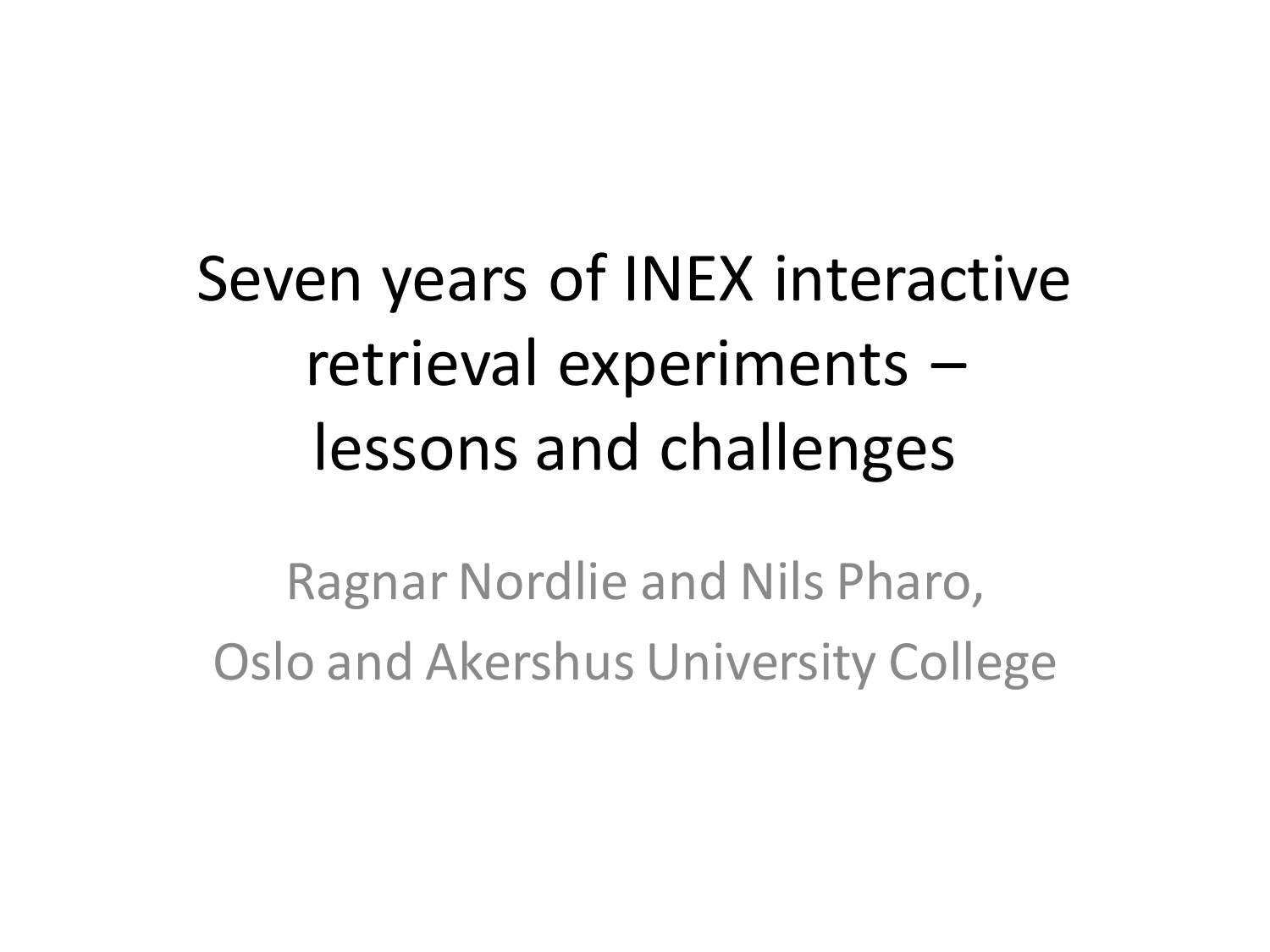# INEX – the initiative for the evaluation of XML retrieval

- Started in 2002
- Benchmarking activity to evaluate the effectiveness of content-oriented XML retrieval systems
- Experimental infrastructure following the TREC model
- Several tracks over the years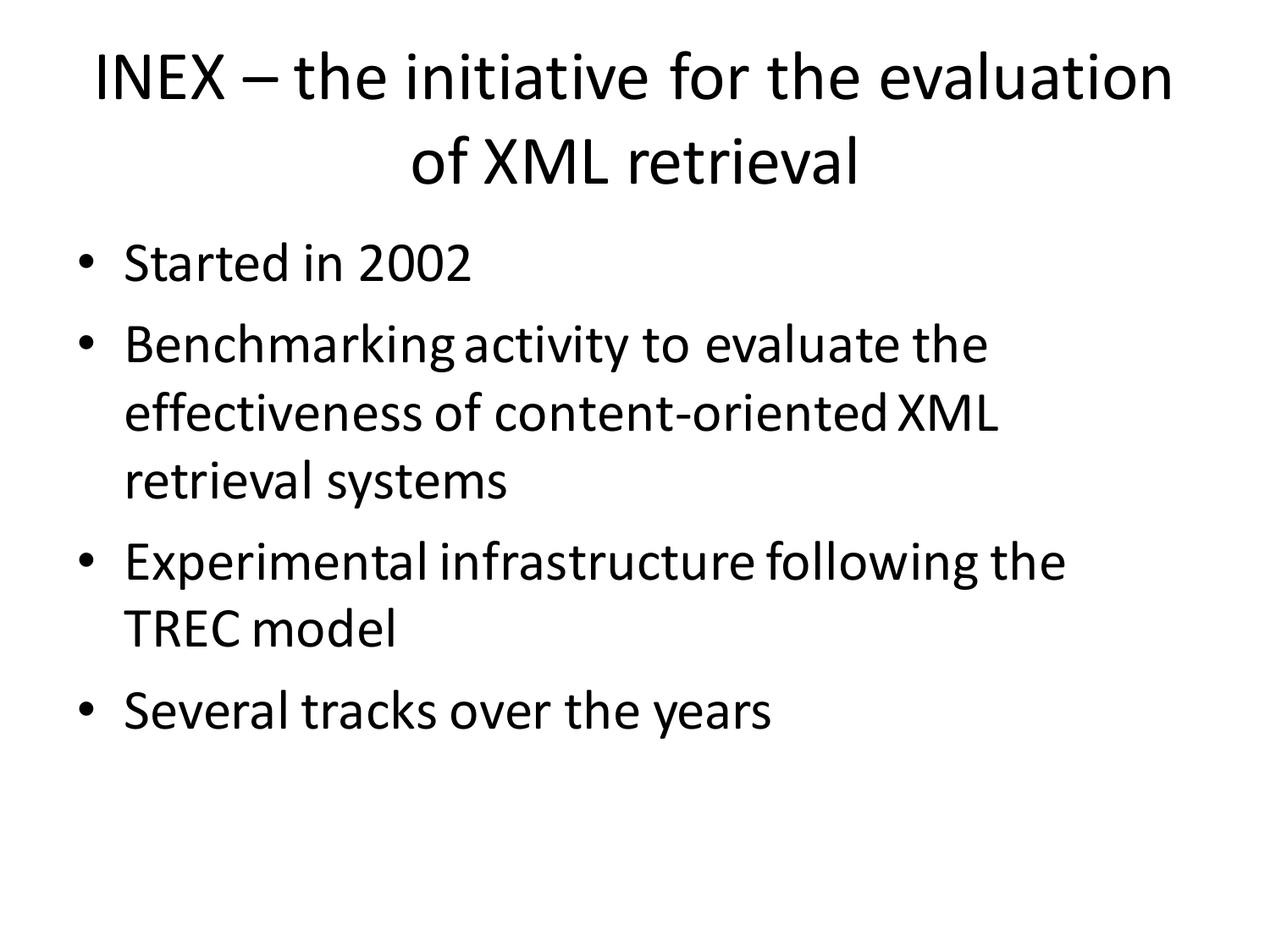#### The INEX interactive experiments

- Cooperative data collection effort
- 7 years/rounds of data collection
- 150-300 individual search sessions each year
- Changes in data corpora, task sets, search interfaces
- Common experimental framework
	- Supervised experiment
	- Common task: to find relevant documents(or parts of documents)
	- Pre and post experiment, pre and post task questionnaires
	- Detailed search logs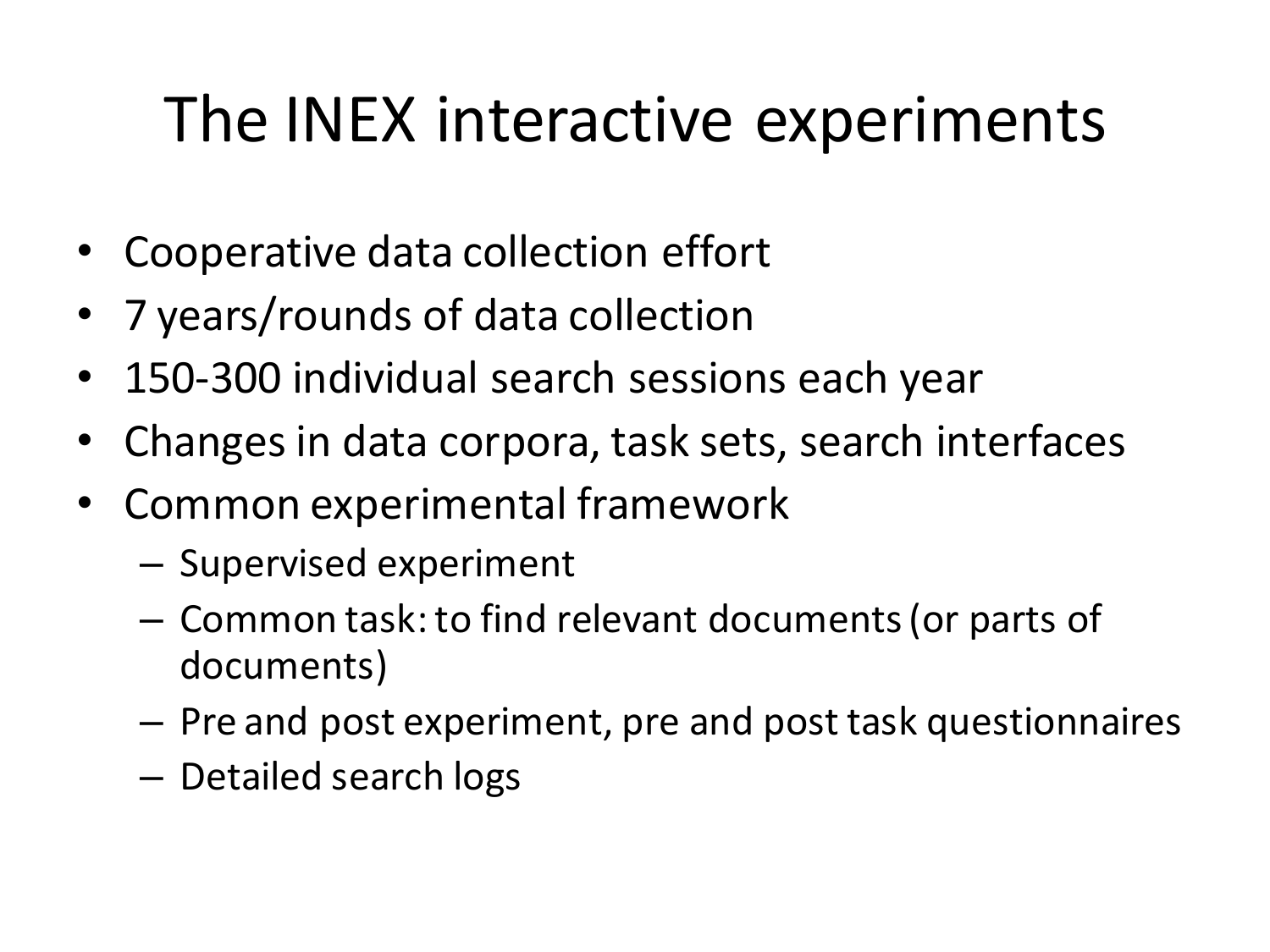#### Document corpora

| Year      | <b>Collection</b>               | <b>Size (items)</b> | <b>Use</b>              |
|-----------|---------------------------------|---------------------|-------------------------|
| 2004-2005 | <b>IEEE</b> journal<br>articles | 12 000 - 16000      | Ad hoc / i-track        |
| 2006-2008 | Wikipedia<br>articles           | 660000              | Ad hoc / i-track        |
| 2009-2011 | Amazon/<br>LibraryThing         | 2.8 mill.           | I-track / book<br>track |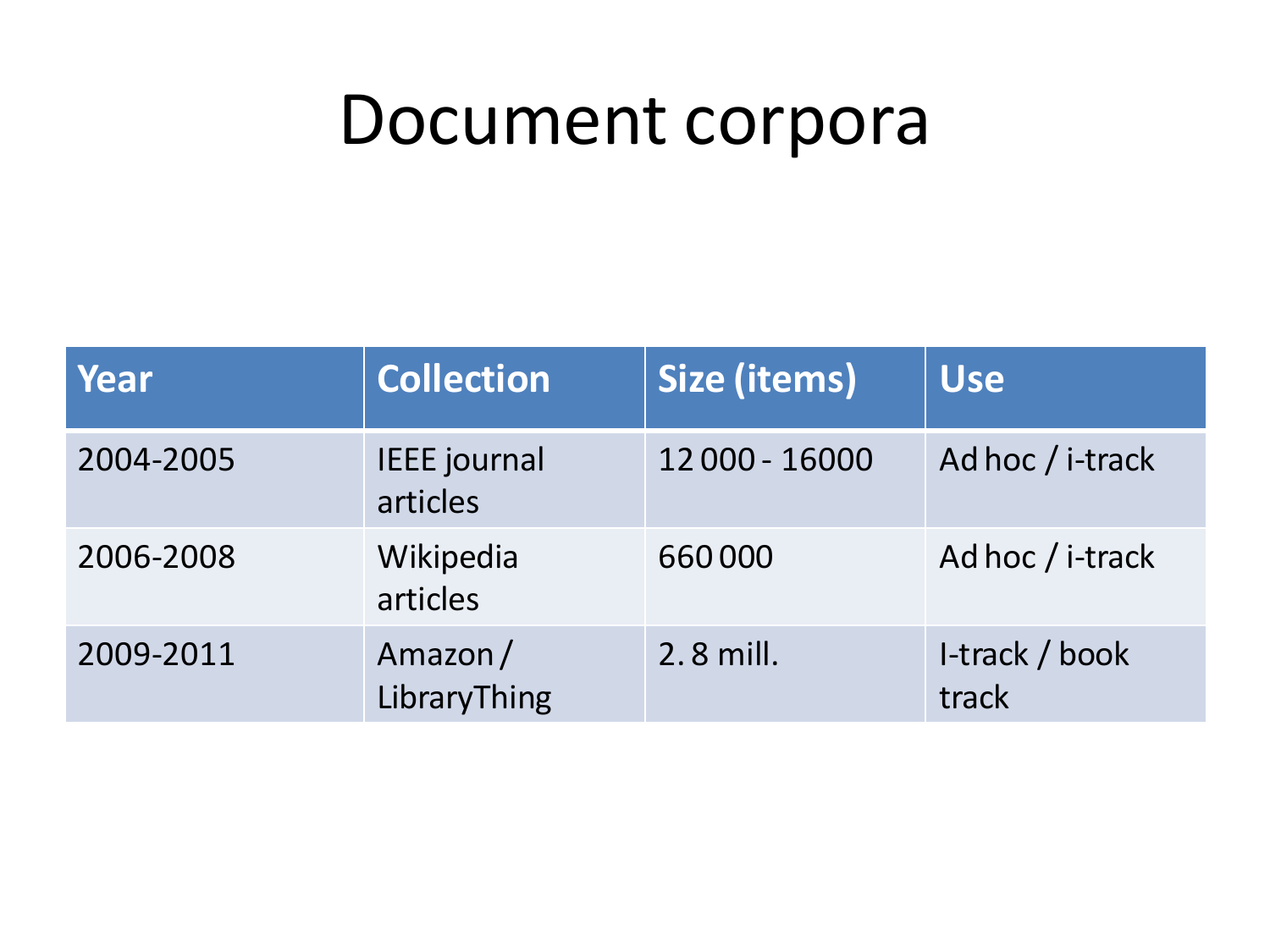## Search systems and tasks

|               | ≖ั⊠<br>⊠<br><b>C</b> Search                                                            | $\mathbf{u}^{\mathbf{c}}$ $\mathbf{u}^{\mathbf{r}}$<br>⊠<br>Selected task description                                                                                                                                      |  |
|---------------|----------------------------------------------------------------------------------------|----------------------------------------------------------------------------------------------------------------------------------------------------------------------------------------------------------------------------|--|
| Q             | Form<br>Free-Text: manchester<br>Query                                                 | Task                                                                                                                                                                                                                       |  |
| $\bm{\Theta}$ |                                                                                        | A friend has set you up for a blind date. The only thing you know<br>about your date is, that (he/she) is from Manchester, and all you know<br>about the city is that it is famous for its football team. You wish to find |  |
|               | Search<br>Reset                                                                        | out more about Manchester in order to have something to talk to your<br>date about, for instance the exact location, size of the city, primary<br>employment and a little history on "Man United", in case he/she is a     |  |
|               | ≪<br>⋙<br>∢<br>≫<br>Sort by: Ranking<br><b>Hits: 50</b><br>▼                           | football fan.                                                                                                                                                                                                              |  |
|               | Show only documents<br>Show documents & entry points                                   |                                                                                                                                                                                                                            |  |
|               | 9 1. Manchester                                                                        |                                                                                                                                                                                                                            |  |
|               |                                                                                        |                                                                                                                                                                                                                            |  |
|               | Recent history<br><b>Alla</b>                                                          |                                                                                                                                                                                                                            |  |
|               | - <sub>m</sub> Shopping                                                                | o" ø"<br>図<br>Related Term List                                                                                                                                                                                            |  |
|               |                                                                                        | Double Click or use context menu on items to use as query<br><sup>4</sup> t 1/5th battalion manchester regiment                                                                                                            |  |
|               | 2. History of Richmond, Virginia                                                       | <sup>e</sup> t 10th battalion manchester regiment                                                                                                                                                                          |  |
|               | 9 <sup>4</sup><br>Although Manchester is now defunct as an independent city, vestiges  | <sup>e</sup> r 2nd battalion manchester regiment                                                                                                                                                                           |  |
|               | can be found in the Manchester Bridge, Manchester Slave Trail,                         | <sup>e</sup> c 8b00ff northern rail manchester piccadilly                                                                                                                                                                  |  |
|               | $\overline{\bullet}$ Nineteenth century                                                | <sup>4</sup> t History Manchester United                                                                                                                                                                                   |  |
|               | $-$ <sub>km</sub> Antebellum period 1800-1860                                          | <sup>4</sup> c ISBN Manchester City<br><sup>4</sup> t Manchester City team                                                                                                                                                 |  |
|               | - <sub>in</sub> Twentieth Century                                                      | <sup>e</sup> Manchester United playing                                                                                                                                                                                     |  |
|               |                                                                                        | <b>Manchester United won</b>                                                                                                                                                                                               |  |
|               |                                                                                        | <b>C</b> Manchester Website                                                                                                                                                                                                |  |
|               | 3. Manchester United F.C.<br>م∩                                                        | <b>C</b> Manchester city station                                                                                                                                                                                           |  |
|               | ■■■■   Manchester United Manchester United Manchester United Manchester<br>United F.C. | <sup>e</sup> r Manchester park                                                                                                                                                                                             |  |
|               |                                                                                        | <b>Manchester service</b>                                                                                                                                                                                                  |  |
|               | The Busby years (1945-1969)<br>- L.T                                                   | <b>Manchester town</b><br>aberdeen manchester united                                                                                                                                                                       |  |
|               | 1969-1986<br>- 12                                                                      | career Manchester United                                                                                                                                                                                                   |  |
|               | The Alex Ferguson era (1986-1999)                                                      | club Manchester United                                                                                                                                                                                                     |  |
|               | ◀<br>Ш                                                                                 | games Manchester City                                                                                                                                                                                                      |  |
|               | <b>Stop Search</b><br>$100^\circ$                                                      | <b>C</b> games Manchester United                                                                                                                                                                                           |  |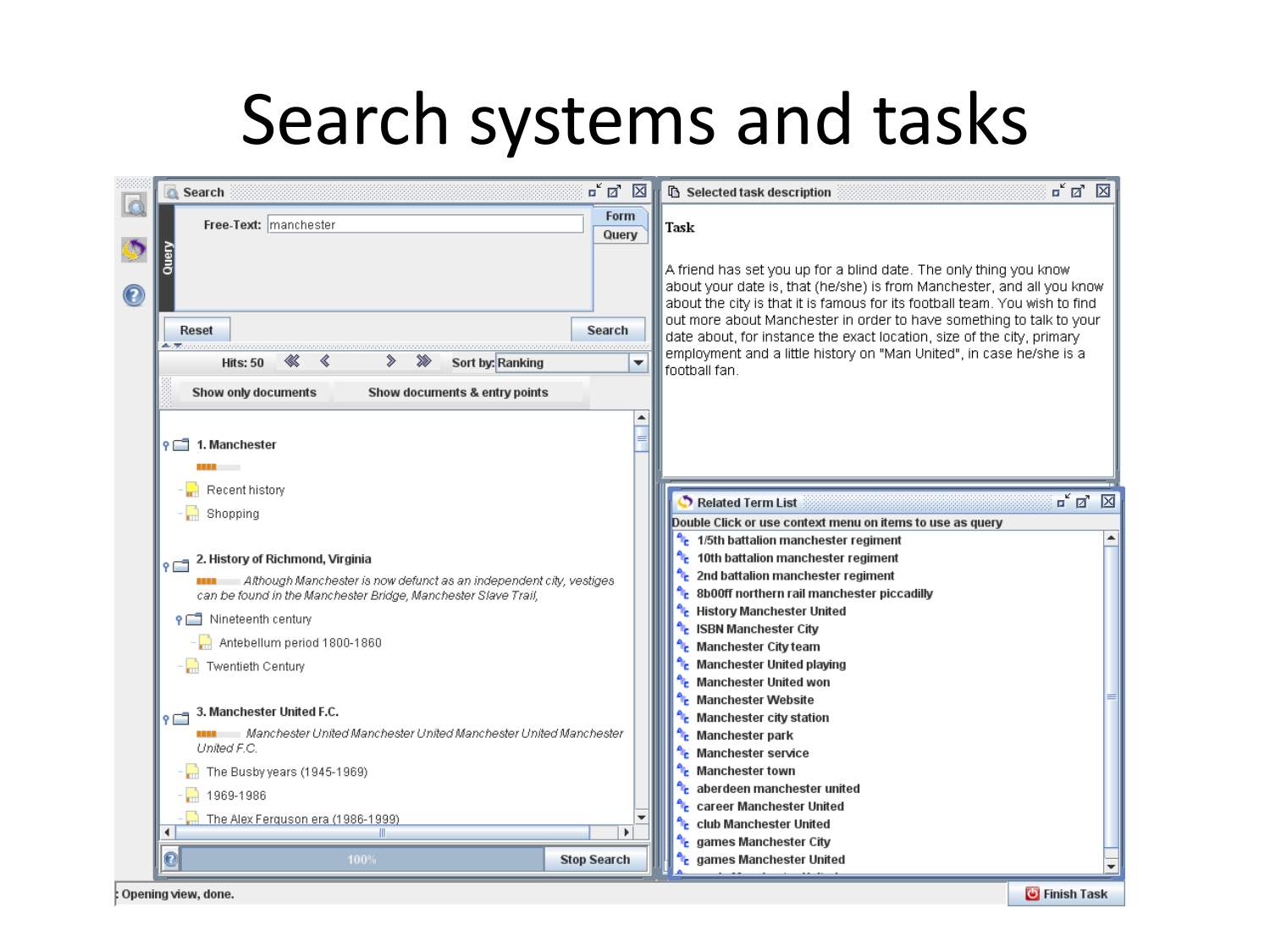# Task types used

| <b>Year</b>   | <b>Task categories</b>                                                                                                   | Tasks per<br>category                | Tasks per<br>searcher |
|---------------|--------------------------------------------------------------------------------------------------------------------------|--------------------------------------|-----------------------|
| 2004          | Background; comparison                                                                                                   | $\overline{2}$                       | $\overline{2}$        |
| 2005          | General; challenging; own                                                                                                | $3 + own$                            | 3                     |
| 2006          | Decision making; fact finding;<br>information gathering (further divided by<br>structure: "hierarchical" and "parallel") | $4(2 \text{ of each})$<br>structure) | $\overline{4}$        |
| 2008          | Fact finding; research                                                                                                   | 3                                    | $\mathcal{P}$         |
| 2009          | Broad; narrow; own                                                                                                       | $3 + own$                            | 3                     |
| 2010/<br>2011 | Explorative; data gathering; own                                                                                         | $3 + own$                            | 3                     |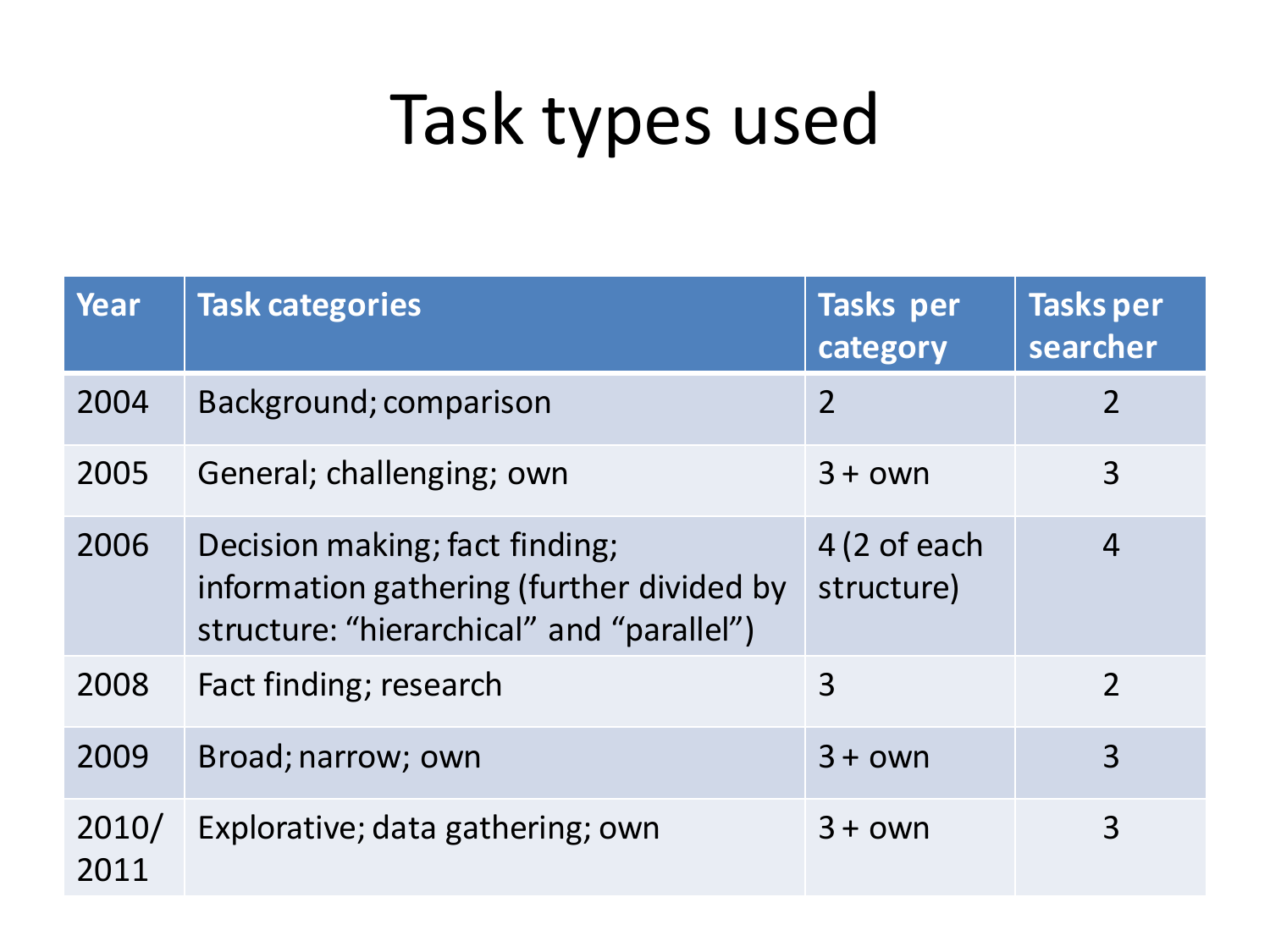#### Searchers' relevance judgements

- Variation of relevance scales have been used
	- 10-point (very / fairly / marginally *useful* in combination with very / fairly / marginally *specific*)
	- Relevant / partly relevant / not relevant
	- Same in combination with "too broad" / "too narrow"
	- Same in combination with "shopping basket"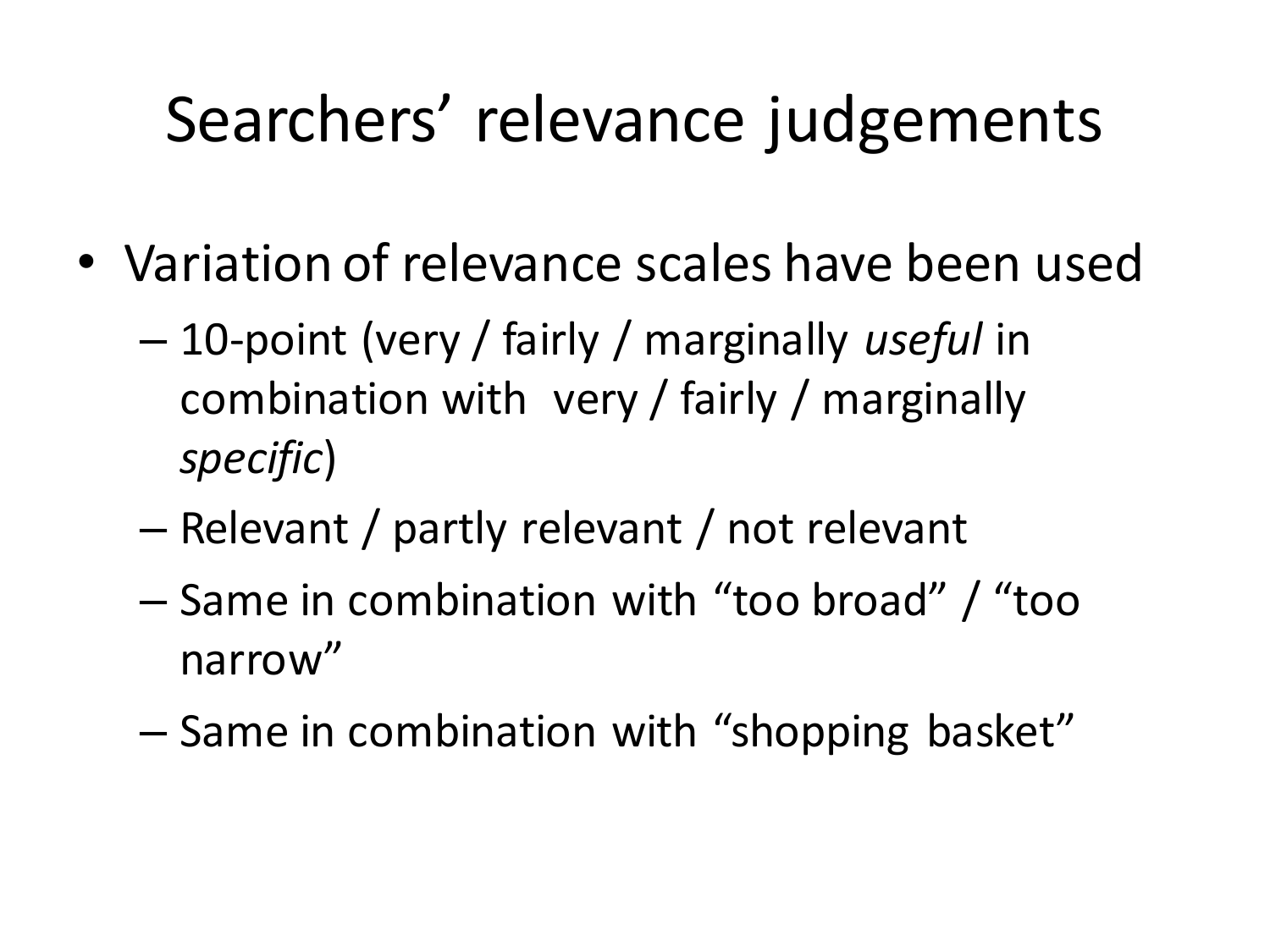#### Data analysis

- For a large part quantitative analysis
- Interpretation on three levels
	- *Types* of transactions over all searches
		- "how many times is an element of a certain granularity viewed / judged relevant?"
	- *Pattern* of transactions over all searches
		- *"* where in a session does a certain reading pattern occur?"
	- Behaviour in individual *sessions*
		- *"*how does search purpose influence transaction patterns?"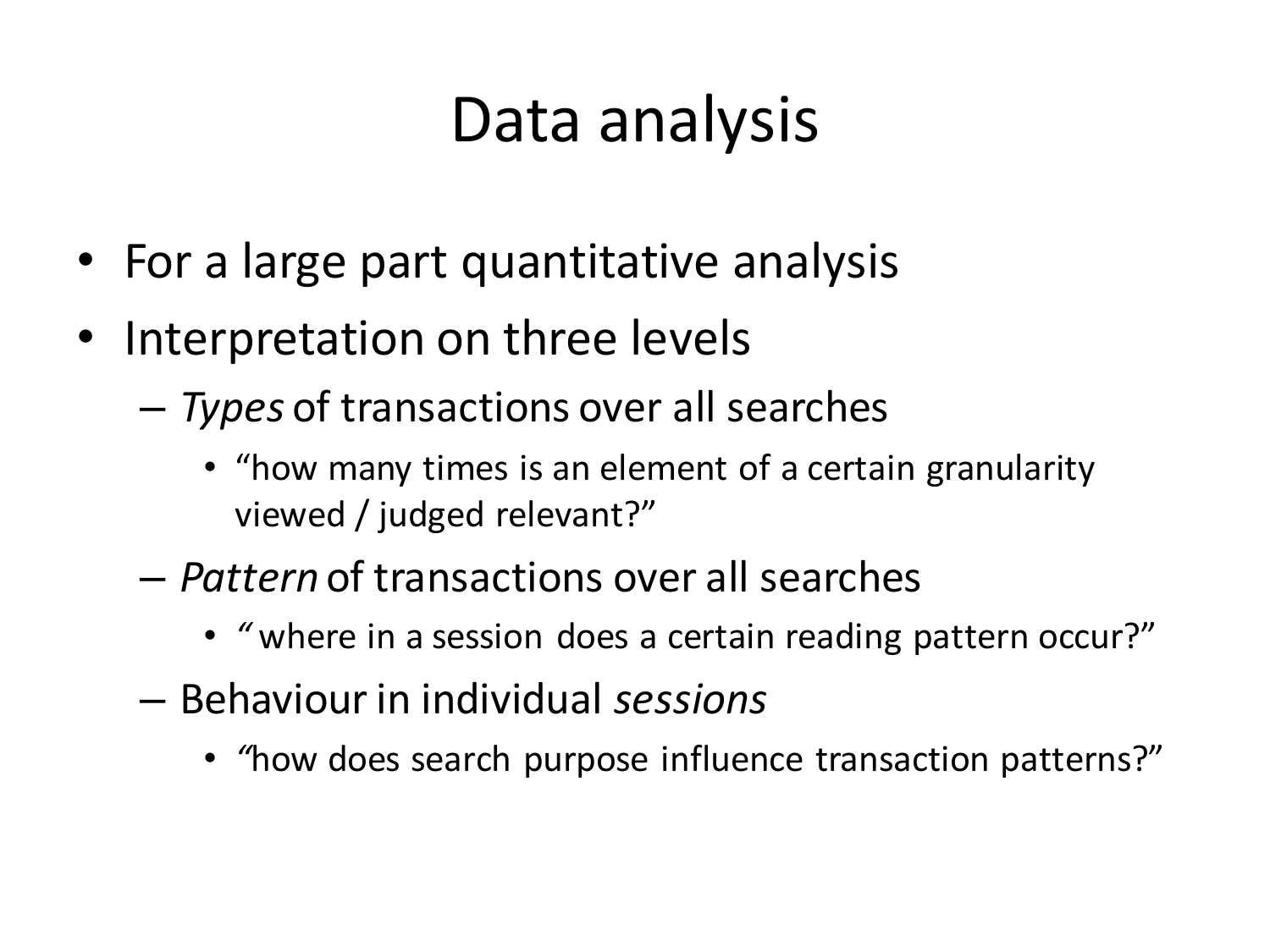## Examples of i-track research questions

- What element types / level of granularity do searchers chose to see? In what sequence?
- How do users make use of document structure
	- in making relevance judgements?
	- in choosing level of granularity to view?
- What level of element granularity constitutes the basis of a relevance decision? With what degree of certainty?
- How do factors such as topic knowledge influence
	- choice of element granularity
	- number of elements viewed / amount read
	- relevance judgements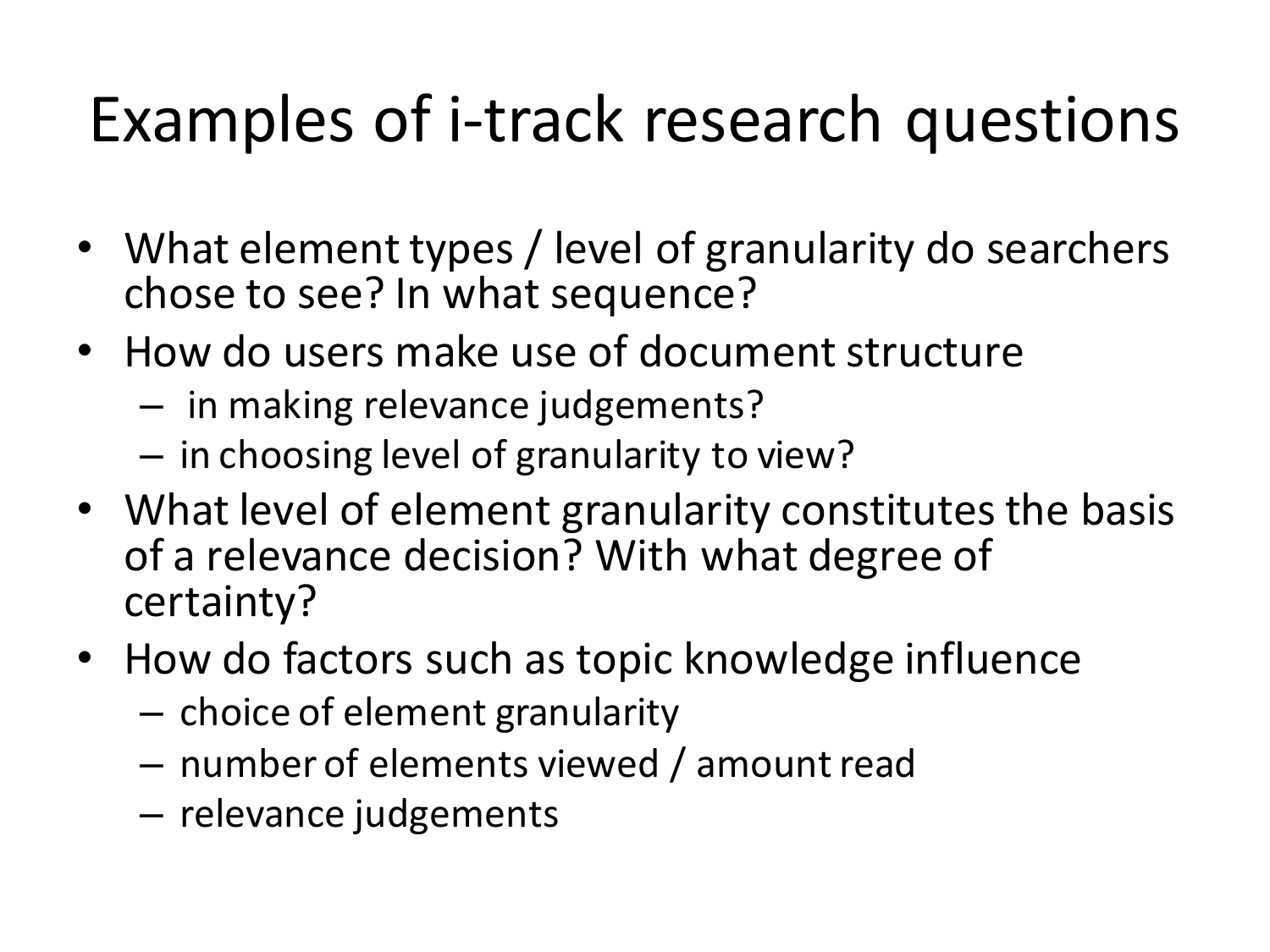# Quasi-experiment or experiment?

- INEX i-track effort lacks
	- Controlled selection of subjects
	- Firmly stated research goals, with necessary control of variables (interface features, tasks ….)
- I-track offers
	- An environment to collect a relative large number of recorded sessions without too much burden on each researcher
	- A framework which allows comparison across years and participating institutions to a certain extent
	- Relatively rich information on searcher background etc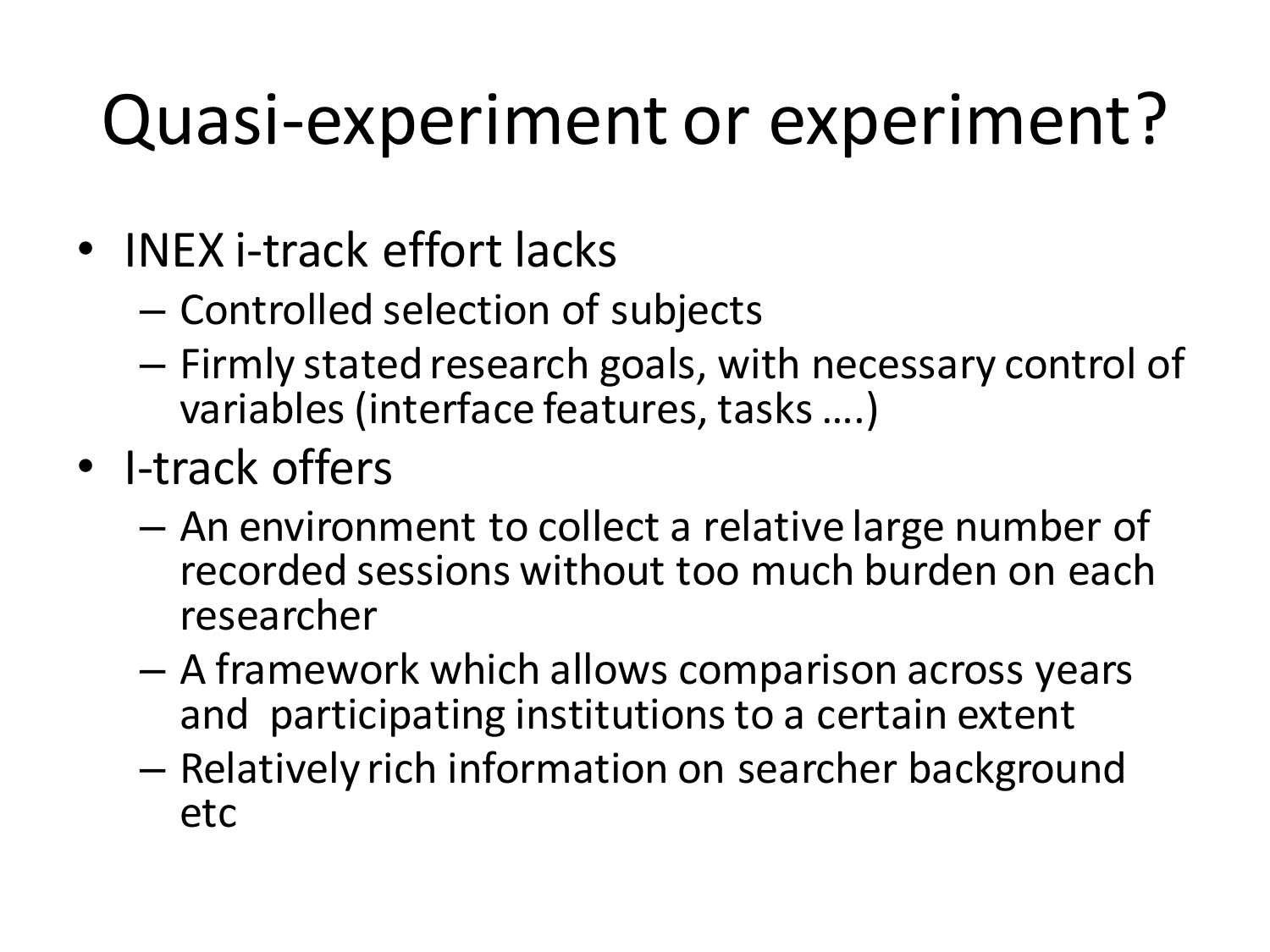# Quasi-experiment or field study?

- I-track lacks
	- Authentic user behaviour
		- Personal interest in result
		- Understanding of task and relevance criteria
		- Individually determined session length
		- Multiple sessions, *search* as part of *seeking*
- I-track has
	- Comparable sessions
	- Access to user background and user experience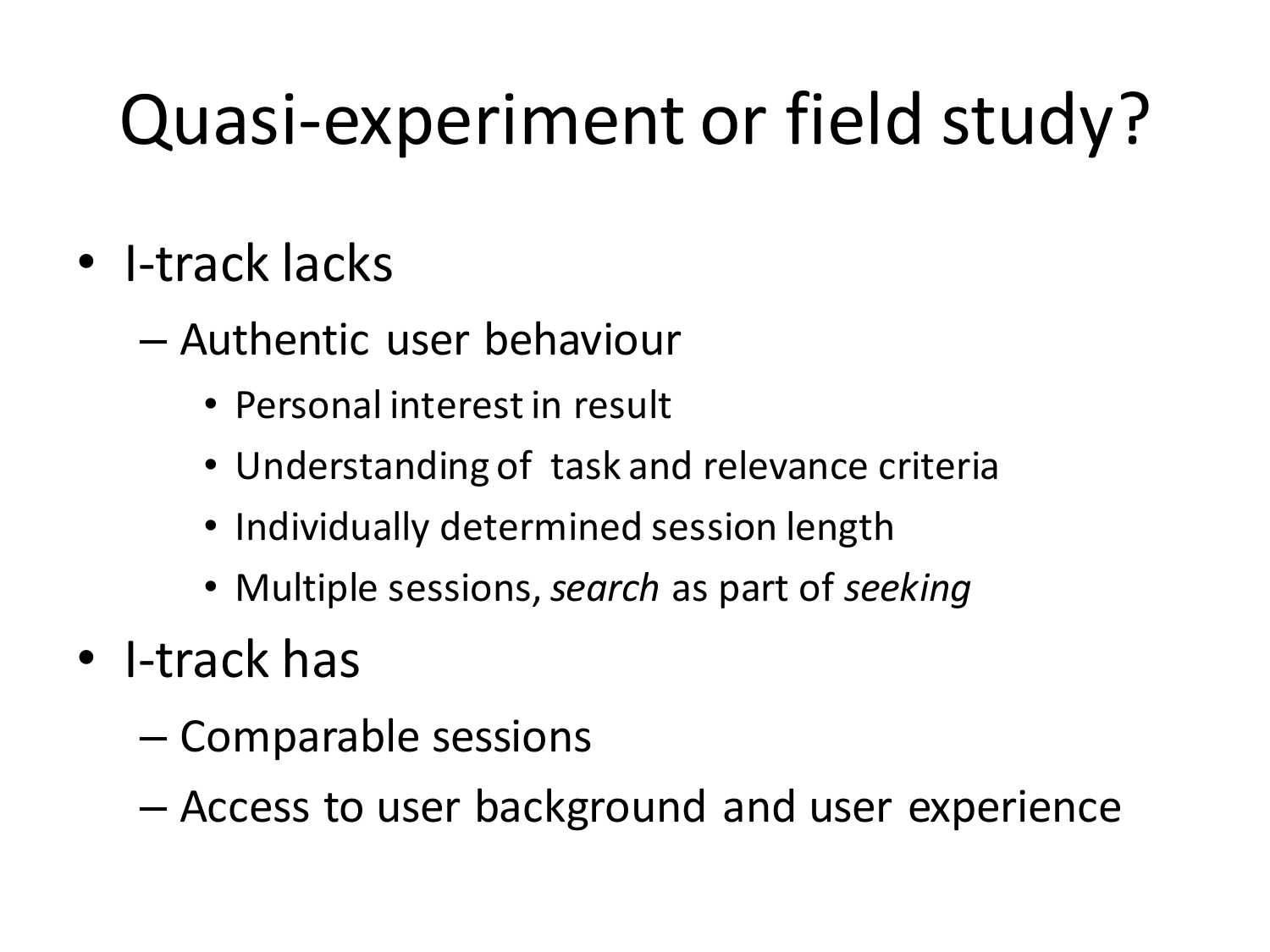# Challenges

- How do we isolate features (of users, interfaces…) which may influence/explain behaviour?
	- Is it task variations / different understandings of the interface / different level of training / different level of interest in the experiment which prompts certain actions to be taken / features to be used?
- How do we create tasks which
	- match actual search tasks
	- are uniformly understandable and not prone to individual interpretation
	- Are sufficiently engaging / challenging
	- Reflect some theoretical division of task types?
- How do we make user-defined tasks comparable?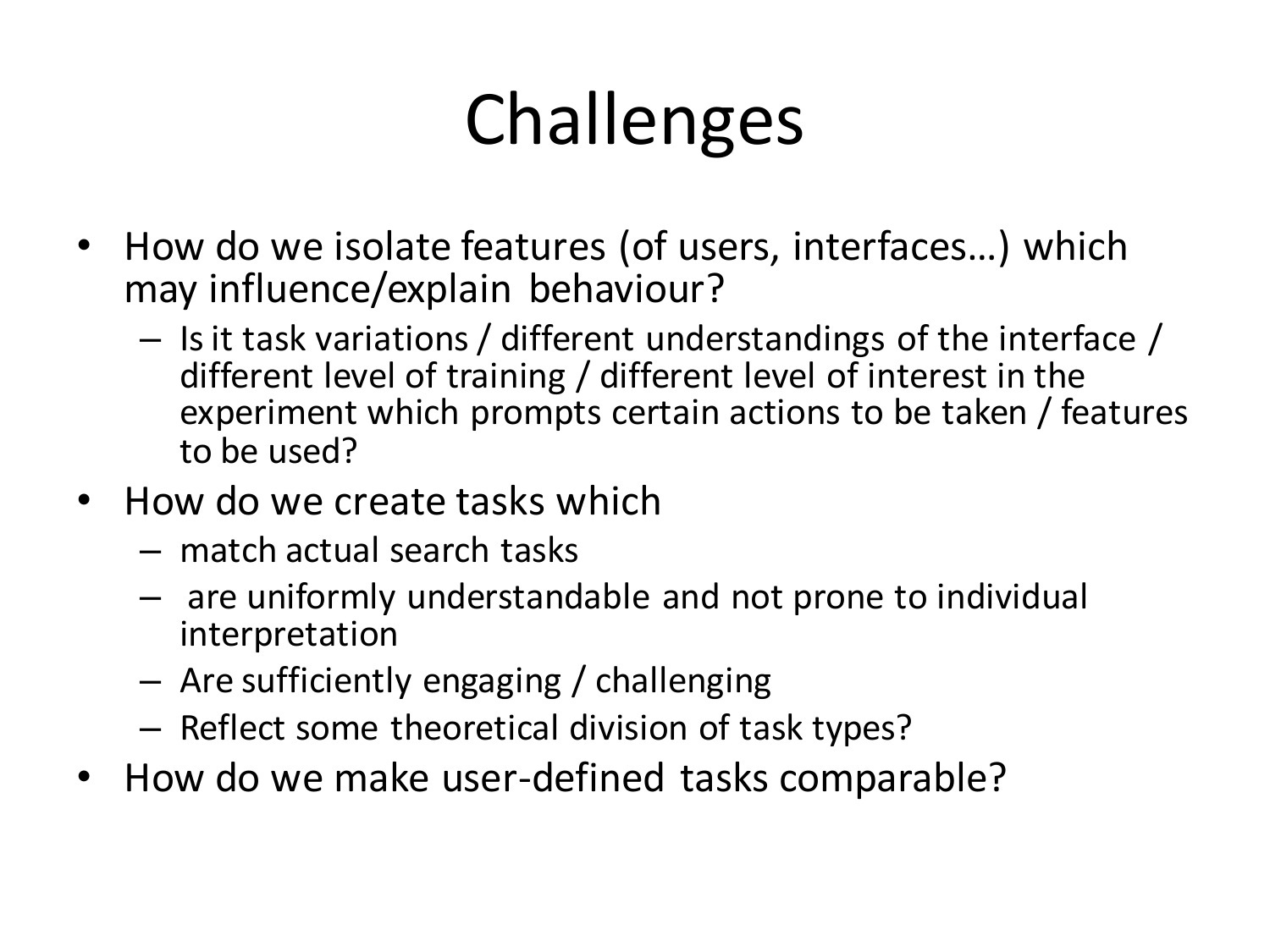## Challenges ctd.

- How do we define units of analysis?
	- Actions
	- Sequences of actions (which?)
	- Time
	- Outcomes
- How do we handle factors like reading speed, ability to handle disruptions etc?
- How do we measure relevance / success?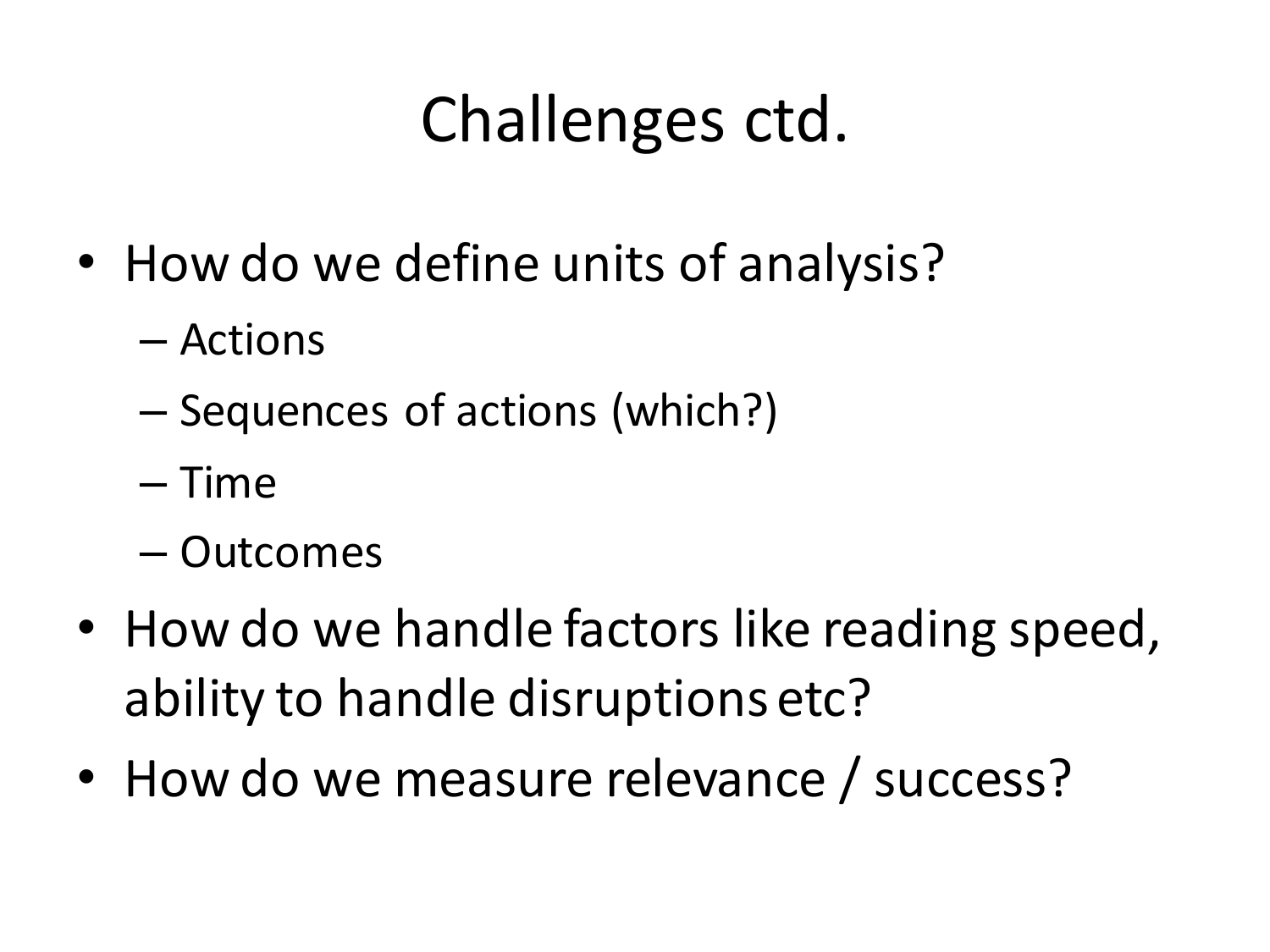## Challenges ctd.

- How do we collect data which help us understand user actions?
	- Video, screen capture, think aloud, review of session together with user----
- How do we create a database for searching which is both realistic and controllable/ measurable?
- How do we cater for individual researchers' research interest and ensure shareability of data?